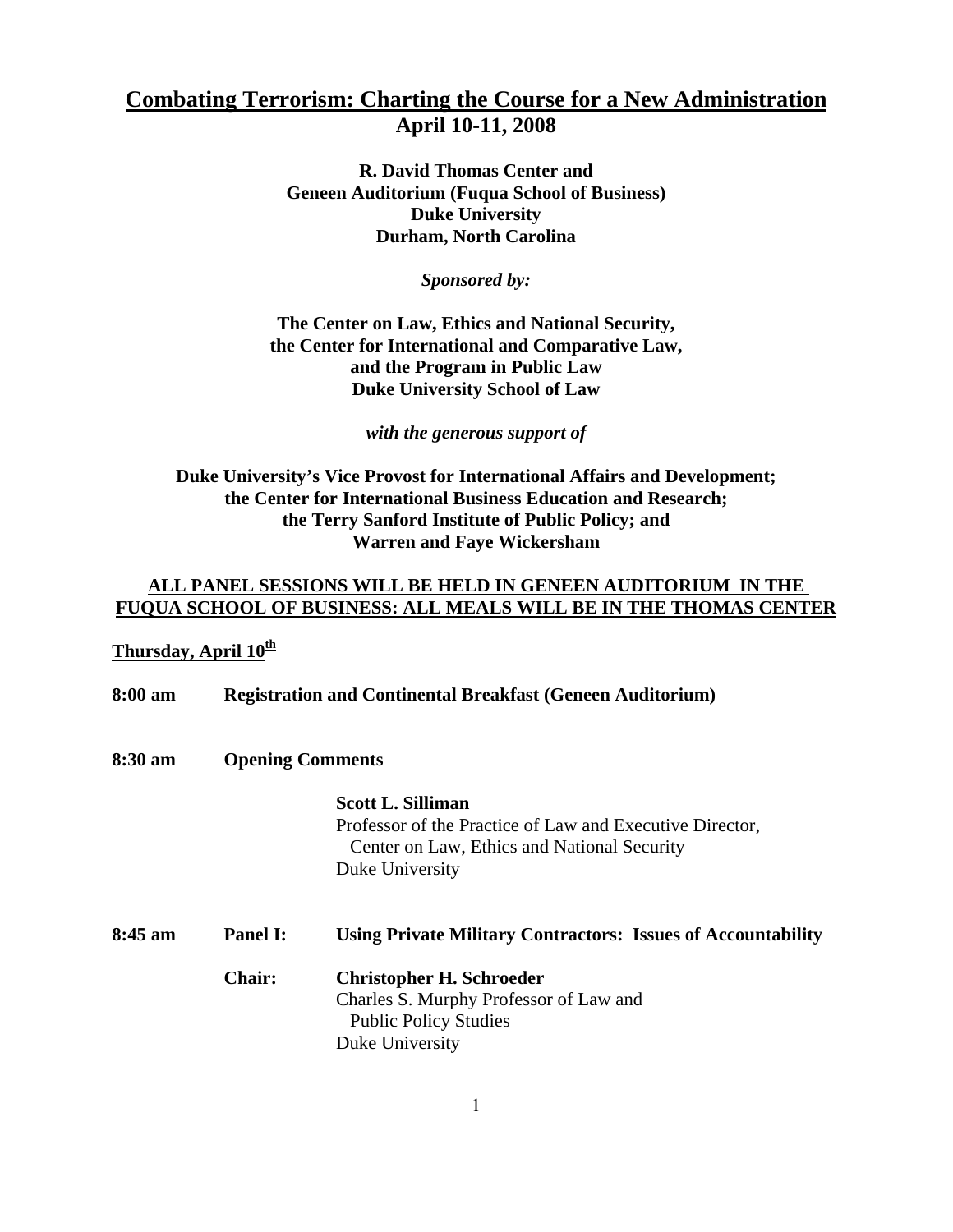# **Thursday, April 10<sup>th</sup> (con't)**

**10:45** 

|          | <b>Speakers:</b> | Nadia Naviwala*<br>Legislative Aide<br>Office of Senator Jim Webb (D VA)                                                                                                                                                            |
|----------|------------------|-------------------------------------------------------------------------------------------------------------------------------------------------------------------------------------------------------------------------------------|
|          |                  | <b>Scott Horton</b><br><b>Adjunct Professor of Law</b><br>Columbia Law School                                                                                                                                                       |
|          |                  | <b>Stephen Hedger</b><br><b>Legislative Assistant</b><br>Officer of Senator Claire McCaskill (D MO)                                                                                                                                 |
|          |                  | <b>David Hammond</b><br>Partner, Crowell Moring, and<br>Chairman, Government and Legal Affairs Committee,<br><b>International Peace Operations Association</b>                                                                      |
| 10:45 am | Panel II:        | <b>FISA Reform</b>                                                                                                                                                                                                                  |
|          | <b>Chair:</b>    | <b>Robert M. Chesney</b><br><b>Associate Professor of Law</b><br>Wake Forest University School of Law                                                                                                                               |
|          | <b>Speakers:</b> | <b>Lisa Graves</b><br><b>Deputy Director</b><br><b>Center for National Security Studies</b><br><b>Suzanne Spaulding</b><br>Principal<br><b>Bingham Consulting Group</b>                                                             |
|          |                  | Honorable Benjamin A. Powell<br><b>General Counsel</b><br>Office of the Director of National Intelligence                                                                                                                           |
|          |                  | <b>James Baker</b><br>Counsel for Intelligence Policy, National Security Division,<br>Justice Department (2001-2007)<br>Resident Fellow, Institute for Politics, John F. Kennedy School of<br>Government, Harvard University (2007) |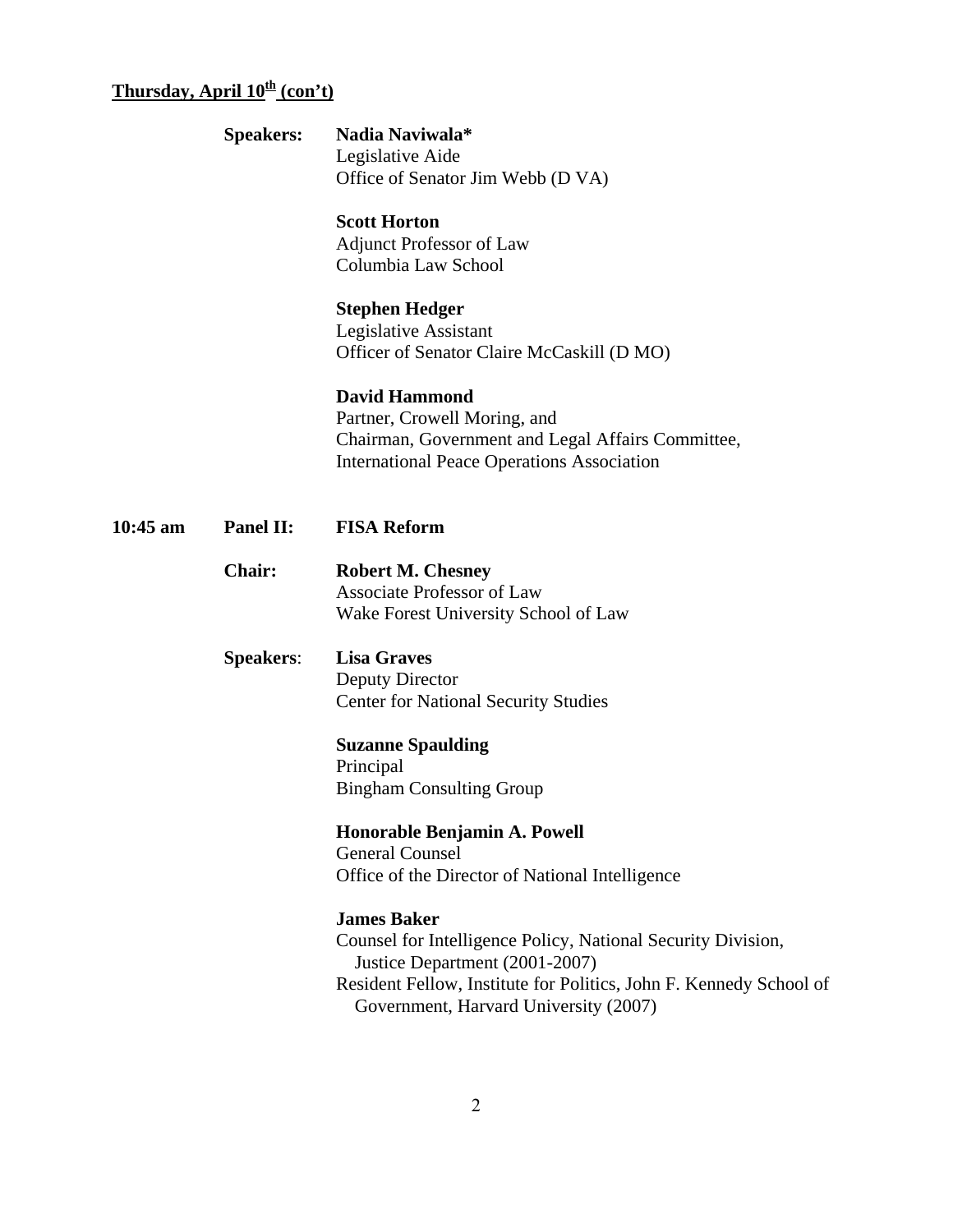# **Thursday, April 10<sup>th</sup> (con't)**

| $12:45$ pm | Luncheon          | (R. David Thomas Center)                                                                                                                                                                                                                       |  |
|------------|-------------------|------------------------------------------------------------------------------------------------------------------------------------------------------------------------------------------------------------------------------------------------|--|
|            |                   | "Shaping our Foreign Policy for the Continuing War on<br>Terrorism"                                                                                                                                                                            |  |
|            | <b>Speakers:</b>  | <b>Bruce W. Jentleson</b><br>Professor of Public Policy and Political Science<br>Duke University                                                                                                                                               |  |
|            |                   | Peter D. Feaver<br>Alexander E. Hehmeyer Professor of Political Science<br>and Public Policy<br>Duke University                                                                                                                                |  |
| $2:15$ pm  | <b>Panel III:</b> | The War on Terrorism: Role of the International Community                                                                                                                                                                                      |  |
|            | <b>Chair:</b>     | A. Mark Weisburd<br>Martha M. Brandis Professor of Law<br>University of North Carolina School of Law                                                                                                                                           |  |
|            | <b>Speakers:</b>  | Amos N. Guiora<br>Professor of Law, S.J. Quinney College of Law<br>University of Utah                                                                                                                                                          |  |
|            |                   | <b>Ron Atkey PC, QC</b><br><b>Counsel on Security Intelligence</b><br>UWO Law and Osgoode Hall Law School, Toronto, Canada;<br>Amicus Curiae to the Arar Commission, and first Chair<br>of the Security Intelligence Review Committee (Canada) |  |
|            |                   | <b>Honorable Nicholas Rostow</b><br>University Counsel and Vice Chancellor for Legal Affairs<br>The State University of New York<br>Former Senior Policy Adviser to the U.S. Permanent<br>Representative to the United Nations                 |  |
|            |                   | <b>David Bickford</b><br>Former Legal Director<br>MI 5/MI 6                                                                                                                                                                                    |  |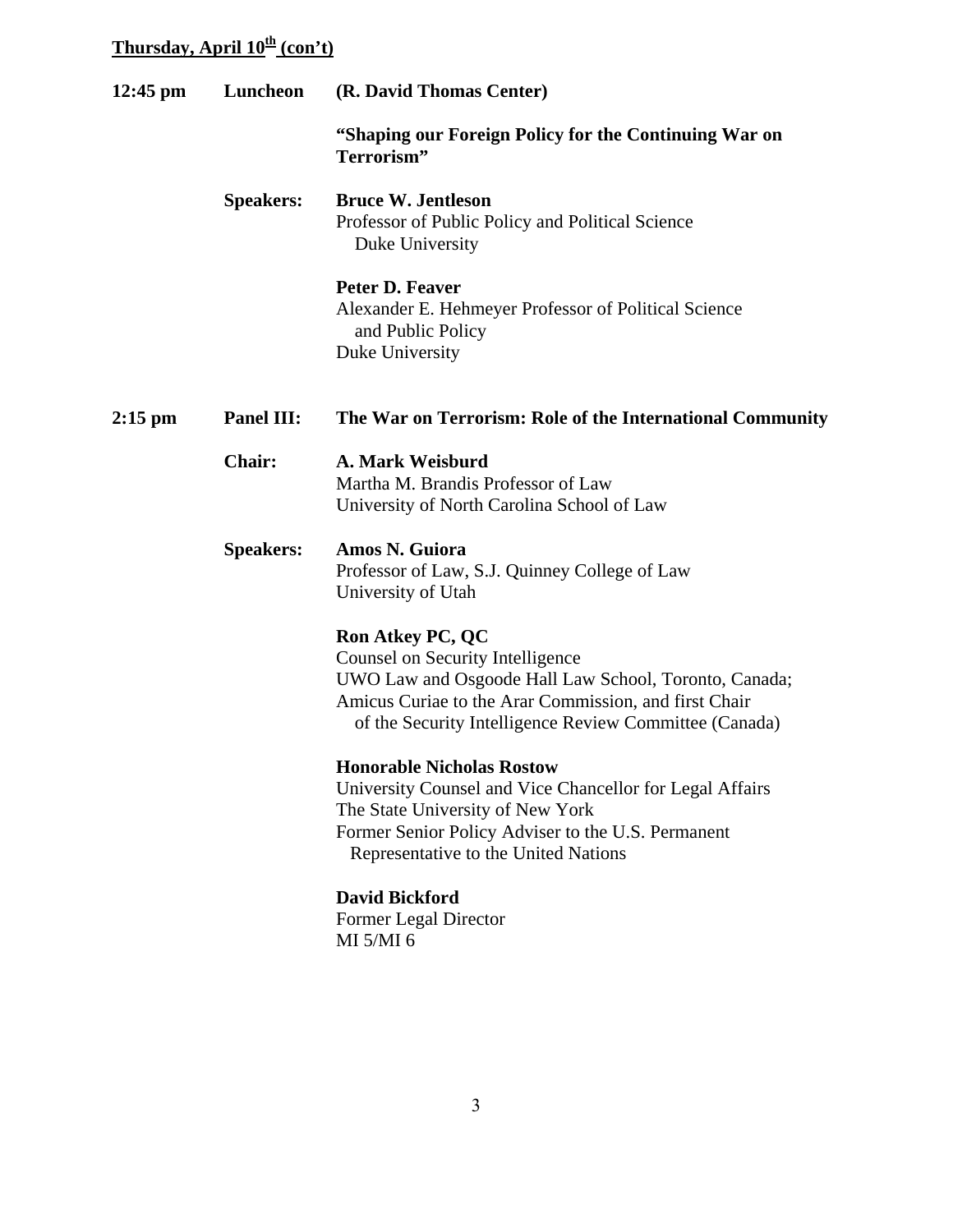## **Thursday, April 10<sup>th</sup> (con't)**

| $6:30 \text{ pm}$ | <b>Reception</b> | (R. David Thomas Center)                                                                   |
|-------------------|------------------|--------------------------------------------------------------------------------------------|
| $7:00$ pm         | <b>Dinner</b>    | (R. David Thomas Center)                                                                   |
|                   | <b>Speaker:</b>  | His Excellency Samir Sumaida'ie<br>Ambassador of the Republic of Iraq to the United States |

### **Friday, April 11th**

| 8:00 am   | <b>Continental Breakfast (Geneen Auditorium)</b> |                                                          |
|-----------|--------------------------------------------------|----------------------------------------------------------|
| $8:45$ am | <b>Panel IV:</b>                                 | <b>Prosecuting Terrorism Cases in our Federal Courts</b> |
|           | <b>Chair:</b>                                    | <b>Sara Sun Beale</b>                                    |
|           |                                                  | Charles L. B. Lowndes Professor of Law                   |
|           |                                                  | Duke University School of Law                            |
|           | <b>Speakers:</b>                                 | <b>Norman Abrams</b>                                     |
|           |                                                  | Professor of Law Emeritus                                |
|           |                                                  | <b>UCLA School of Law</b>                                |
|           |                                                  | Michael E. Tigar                                         |
|           |                                                  | <b>Visiting Professor</b>                                |
|           |                                                  | Duke University School of Law                            |
|           |                                                  | <b>Karl Metzner</b>                                      |
|           |                                                  | Deputy Chief, Criminal Division                          |
|           |                                                  | Office of the US Attorney                                |
|           |                                                  | Southern District of New York                            |
|           |                                                  | <b>Honorable David B. Sentelle</b>                       |
|           |                                                  | Chief Judge                                              |
|           |                                                  | U.S. Court of Appeals for the District of Columbia       |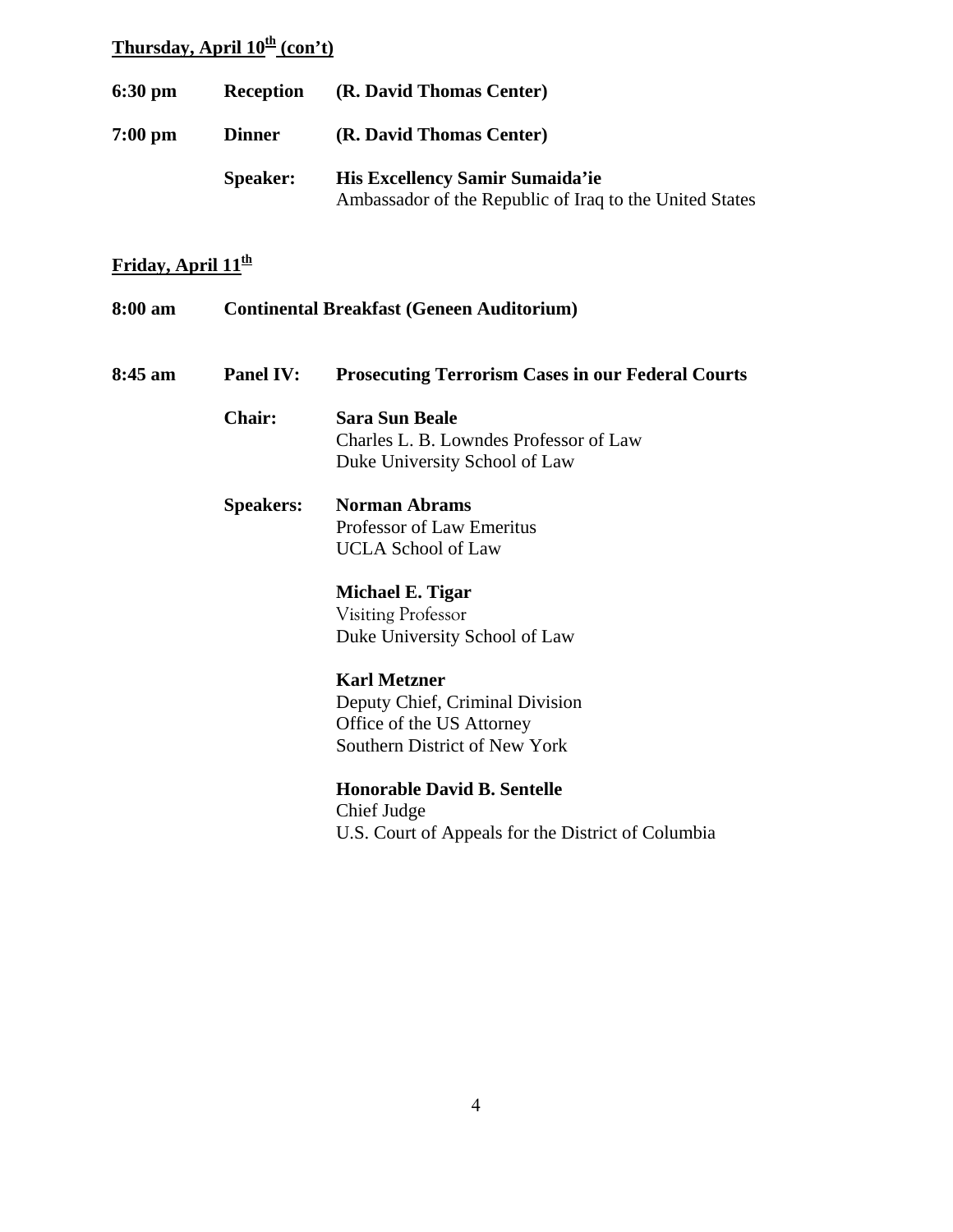### **Friday, April 11<sup>th</sup> (con't)**

| $10:45$ am         | <b>Panel V:</b>  | <b>Extraordinary Rendition</b>                                                                                                              |
|--------------------|------------------|---------------------------------------------------------------------------------------------------------------------------------------------|
|                    | <b>Chair:</b>    | <b>Professor Scott L. Silliman</b>                                                                                                          |
|                    | <b>Speakers:</b> | <b>John Radsan</b><br><b>Associate Professor of Law</b><br>William Mitchell College of Law                                                  |
|                    |                  | <b>Aziz Huq</b><br>Deputy Director, Justice Program<br>Brennan Center for Justice at the New York University<br>School of Law               |
|                    |                  | <b>Michael F. Scheuer</b><br><b>Adjunct Professor of Security Studies</b><br>Center for Peace and Security Studies<br>Georgetown University |
|                    |                  | <b>Mark Mazzetti</b><br>Correspondent<br><b>New York Times</b>                                                                              |
| $12:45 \text{ pm}$ | Luncheon         | (R. David Thomas Center)                                                                                                                    |
|                    | Speaker:         | <b>Paul Rosenzweig</b><br>Deputy Assistant Secretary for Policy<br>U.S. Department of Homeland Security                                     |
| $2:15$ pm          | <b>Panel VI:</b> | The Role of the Lawyer in the War on Terrorism                                                                                              |
|                    | <b>Chair:</b>    | <b>Kathryn W. Bradley</b><br>Senior Lecturing Fellow<br>Duke University School of Law                                                       |
|                    | <b>Speakers:</b> | <b>Major General Jack L. Rives, USAF</b><br>The Judge Advocate General<br><b>United States Air Force</b>                                    |